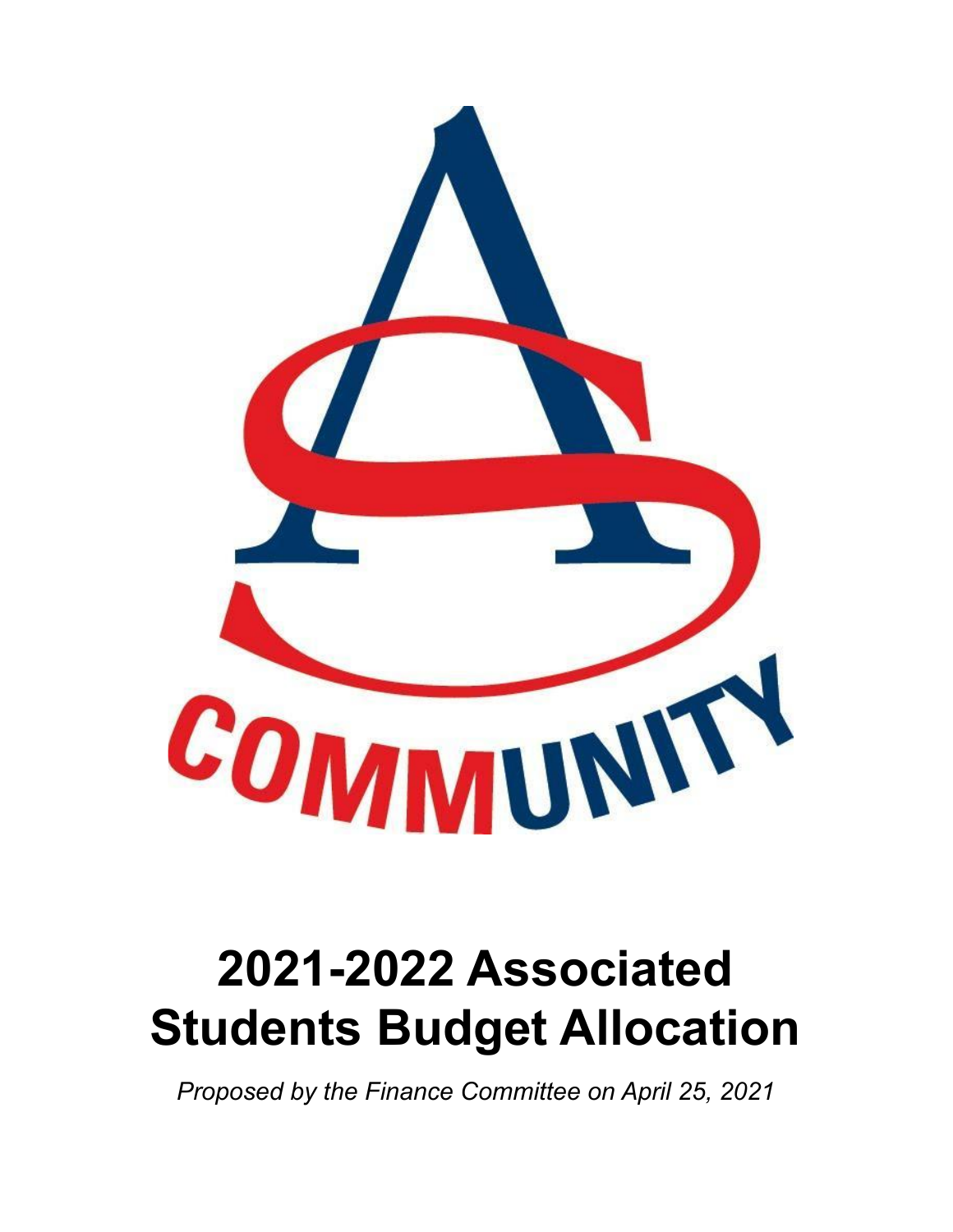| <b>Total Funds</b>                                                                                                                                                                                                                                                                                                                                                                                                                                                                                                                                                                                                                                  |                        | \$300,000                                                                                                                                                                                                                                                             |
|-----------------------------------------------------------------------------------------------------------------------------------------------------------------------------------------------------------------------------------------------------------------------------------------------------------------------------------------------------------------------------------------------------------------------------------------------------------------------------------------------------------------------------------------------------------------------------------------------------------------------------------------------------|------------------------|-----------------------------------------------------------------------------------------------------------------------------------------------------------------------------------------------------------------------------------------------------------------------|
| <b>Diversity Fund</b><br><b>Diversity Dance</b><br>Middle Eastern Cultural Night (MENA)<br>Asian Cultural Night (ACN)<br>Expressions of Blackness (EOB)<br>The BASH<br>Latinx Cultural Night (LCN)<br>Pacific Islander Cultural Night (PICN)<br>Diversity Initiatives/Program Support                                                                                                                                                                                                                                                                                                                                                               | (17.5% of Total Funds) | \$52,500<br>\$8,000<br>\$4,000<br>\$5,000<br>\$4,500<br>\$4,500<br>\$4,500<br>\$4,000<br>\$18,000                                                                                                                                                                     |
| <b>Allocated Budgets - Clubs</b><br>Anthropology Club<br>Asian Pacific American Student Association (APASA)<br><b>Ballet Folklorico Guadalupano</b><br><b>Black Student Union (BSU)</b><br>The Collegian<br><b>Compassion Club</b><br>Dante Club<br><b>DiverseAbilities Club</b><br>D <sub>20</sub><br><b>Engineering Club</b><br><b>Fishing Club</b><br><b>Gael Sisterhood</b><br>Gaels Against Human Trafficking (LIGHT)<br><b>Green Gaels</b><br>The Grub Club<br>Hermanas<br><b>IGNITE</b><br><b>International Club</b><br>InterVarsity Christian Fellowship (IVCF)<br>Kinesiology Club<br>La Hermandad<br>The Lounge<br><b>Meditation Club</b> |                        | \$91,700<br>\$1,000<br>\$1,000<br>\$1,000<br>\$1,000<br>\$4,000<br>\$1,000<br>\$1,000<br>\$1,000<br>\$1,000<br>\$1,000<br>\$1,000<br>\$1,000<br>\$1,000<br>\$1,000<br>\$1,000<br>\$1,000<br>\$1,000<br>\$1,000<br>\$1,000<br>\$1,000<br>\$1,000<br>\$1,000<br>\$1,000 |
| <b>Mental Health Club</b><br><b>Musilm Student Association</b><br>People Rallying for Identity Development Equity (PRIDE)<br>Psychology Club<br><b>Running Club</b><br>Saint Luke's Pre-Health Society<br>Southern Asian Society (SAS)<br>Sports Band<br>Students for Life of SMC<br><b>Transfer Club</b><br><b>Vendition Sales Society</b><br><b>Programming Fund</b>                                                                                                                                                                                                                                                                              |                        | \$1,000<br>\$1,000<br>\$1,000<br>\$1,000<br>\$1,000<br>\$1,000<br>\$1,000<br>\$1,000<br>\$1,000<br>\$1,000<br>\$1,000<br>\$54,700                                                                                                                                     |
| <b>Allocated Budgets - Organizations</b><br><b>Associated Students (AS)</b><br>Campus Activities Board (CAB)                                                                                                                                                                                                                                                                                                                                                                                                                                                                                                                                        |                        | \$142,800<br>\$32,300<br>\$110,500                                                                                                                                                                                                                                    |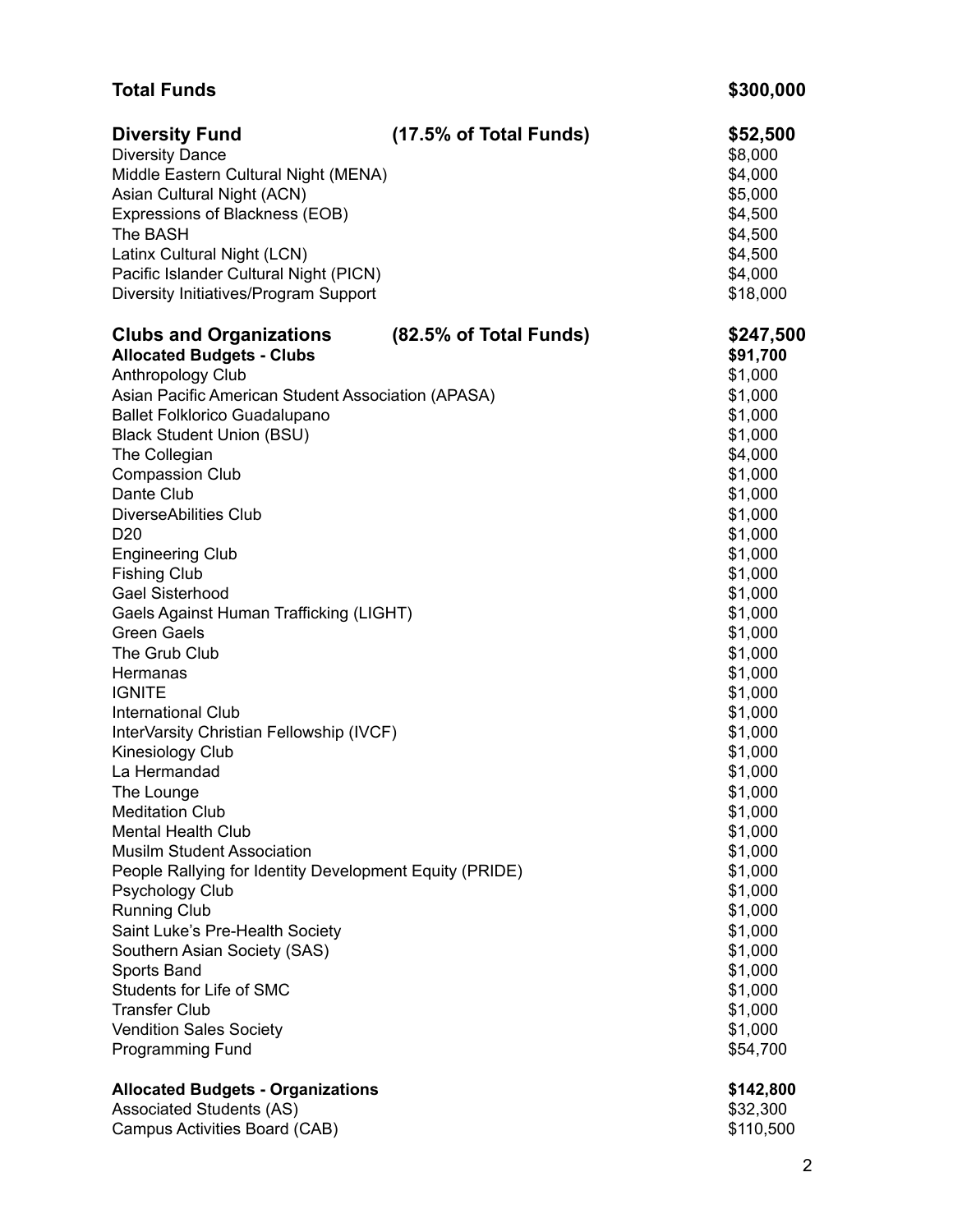| <b>Senior Event</b>                                                                                                                                                                                                                                                                                                                                                                                                                                     |                                                                                                                                                           | \$10,000                                                                                                                              |
|---------------------------------------------------------------------------------------------------------------------------------------------------------------------------------------------------------------------------------------------------------------------------------------------------------------------------------------------------------------------------------------------------------------------------------------------------------|-----------------------------------------------------------------------------------------------------------------------------------------------------------|---------------------------------------------------------------------------------------------------------------------------------------|
| <b>First Year Senate</b>                                                                                                                                                                                                                                                                                                                                                                                                                                |                                                                                                                                                           | \$1,000                                                                                                                               |
| <b>Gael Flex Scholarship</b>                                                                                                                                                                                                                                                                                                                                                                                                                            |                                                                                                                                                           | \$2,000                                                                                                                               |
| <b>Associated Students</b><br><b>Student Organization Orientation &amp; Legacy Dinner</b><br>Outreach and Engagement<br><b>Retreats</b><br><b>Expenses/Supplies</b><br><b>Involvement Fairs</b><br><b>Associated Students Days</b><br>Passing of the Torch Celebration<br><b>Student Organization Operations</b><br><b>Administration Operations</b><br><b>Finance Operations</b><br><b>Presidential Operations</b><br><b>Leadership Awards</b>         |                                                                                                                                                           | \$32,300<br>\$2,000<br>\$1,000<br>\$1,500<br>\$1,500<br>\$2,000<br>\$1,000<br>\$1,000<br>\$500<br>\$300<br>\$300<br>\$300<br>\$20,900 |
|                                                                                                                                                                                                                                                                                                                                                                                                                                                         | President<br>Vice President for Administration<br>Vice President for Student Organizations<br><b>Vice President for Finance</b><br><b>Chairs/Senators</b> | \$4,000<br>\$3,500<br>\$3,500<br>\$3,500<br>\$6,400                                                                                   |
|                                                                                                                                                                                                                                                                                                                                                                                                                                                         | Chairs (4)<br>Vice Chairs (4)<br>Senators (12)                                                                                                            | \$2,000<br>\$1,400<br>\$3,000                                                                                                         |
| <b>Campus Activities Board (CAB)</b><br>Major Events (Opening Week, Spooktacular, WinterFest, Carnival, etc.)<br>Gaels on the Go (Off-campus events, concerts, BART tickets, etc.)<br>Nights & Evenings (Blingo, Craft Nights, Movie Nights, etc.)<br>Community Outreach (Collaborations with other clubs)<br>Team Needs (Office Supplies, Team Building, etc.)<br>Publicity (Posters, Stickers, Carnival Wristbands, etc.)<br><b>Leadership Awards</b> |                                                                                                                                                           | \$110,500<br>\$50,000<br>\$10,000<br>\$20,000<br>\$7,500<br>\$8,000<br>\$3,000<br>\$12,000                                            |
| <b>The Collegian</b><br><b>Annual Club Allocation</b><br><b>Leadership Awards</b>                                                                                                                                                                                                                                                                                                                                                                       |                                                                                                                                                           | \$4,000<br>\$1,000<br>\$3,000                                                                                                         |
|                                                                                                                                                                                                                                                                                                                                                                                                                                                         | <b>Editor in Chief</b><br><b>Associate Director</b>                                                                                                       | \$1,000<br>\$500                                                                                                                      |